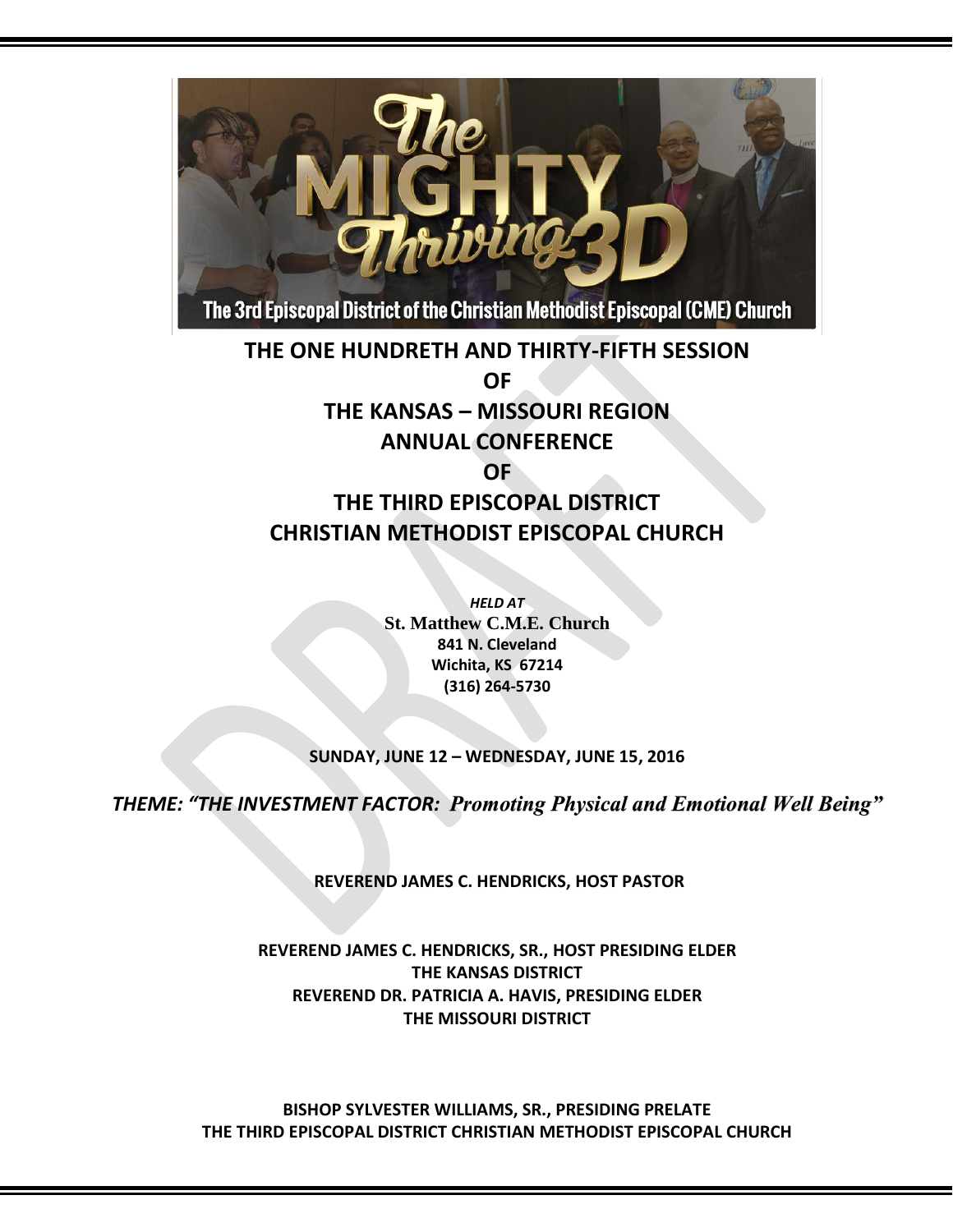# *SUNDAY, JUNE 12, 20165 ANNUAL CONFERENCE FIRST DAY*

| $1:00$ P.M. $-3:00$ P.M. | <b>BISHOP'S MEETING WITH PRESIDING ELDERS</b>                                                                                                                                                                                                                                                                                                                                          |
|--------------------------|----------------------------------------------------------------------------------------------------------------------------------------------------------------------------------------------------------------------------------------------------------------------------------------------------------------------------------------------------------------------------------------|
| $3:00$ P.M. $-4:00$ A.M. | BISHOP'S MEETING WITH JOINT BOARD OF FINANCE                                                                                                                                                                                                                                                                                                                                           |
| $3:00$ P.M. $-5:00$ P.M. | <b>3D LIVE RECORDING REHEARSAL</b>                                                                                                                                                                                                                                                                                                                                                     |
| 4:00 P.M. $-5:00$ P.M.   | LEADERSHIP TRAINING SCHOOL AND INSTITUTES PLANNING MEETING                                                                                                                                                                                                                                                                                                                             |
|                          | Bishop's Meeting with Presiding Elders; Deans of Leadership Training<br>School; Mrs. Carmen Williams, Third Episcopal District Liaison Officer,<br>Director of Program Planning; Missionary President; Ministers'<br>Spouses President; Lay Leader, Director, Board of Christian Education,<br>and Chair of Prayer Committee, Stewardess President and Director of<br>Ministry to Men. |
| $5:00$ P.M. $-5:30$ P.M. | <b>BISHOP'S CABINET MEETING</b>                                                                                                                                                                                                                                                                                                                                                        |

| 7:00 P.M.   | THE SERVICE OF HOLY COMMUNION |                                                                                     |                                                                  |
|-------------|-------------------------------|-------------------------------------------------------------------------------------|------------------------------------------------------------------|
|             |                               |                                                                                     |                                                                  |
|             | <b>WORSHIP LEADERS:</b>       |                                                                                     | <b>Presiding Elders</b>                                          |
|             |                               | <b>COMMUNION SERMON:</b>                                                            | Rev. Curlee L. Adams, Pastor<br>St. Paul CME Church, Chicago, IL |
|             |                               | <b>CHOIRS: 3D Live Choir</b><br><b>USHERS:</b> Annual Conference/St. Matthew Ushers |                                                                  |
| $9:00$ P.M. |                               | <b>Bishop Meeting with All Ministers</b>                                            |                                                                  |

**(All Ministers are asked to wear black robes. Ordained Ministers will wear black robes with white stoles. Ministers' Spouses, Missionaries and Stewardesses are asked to wear white)**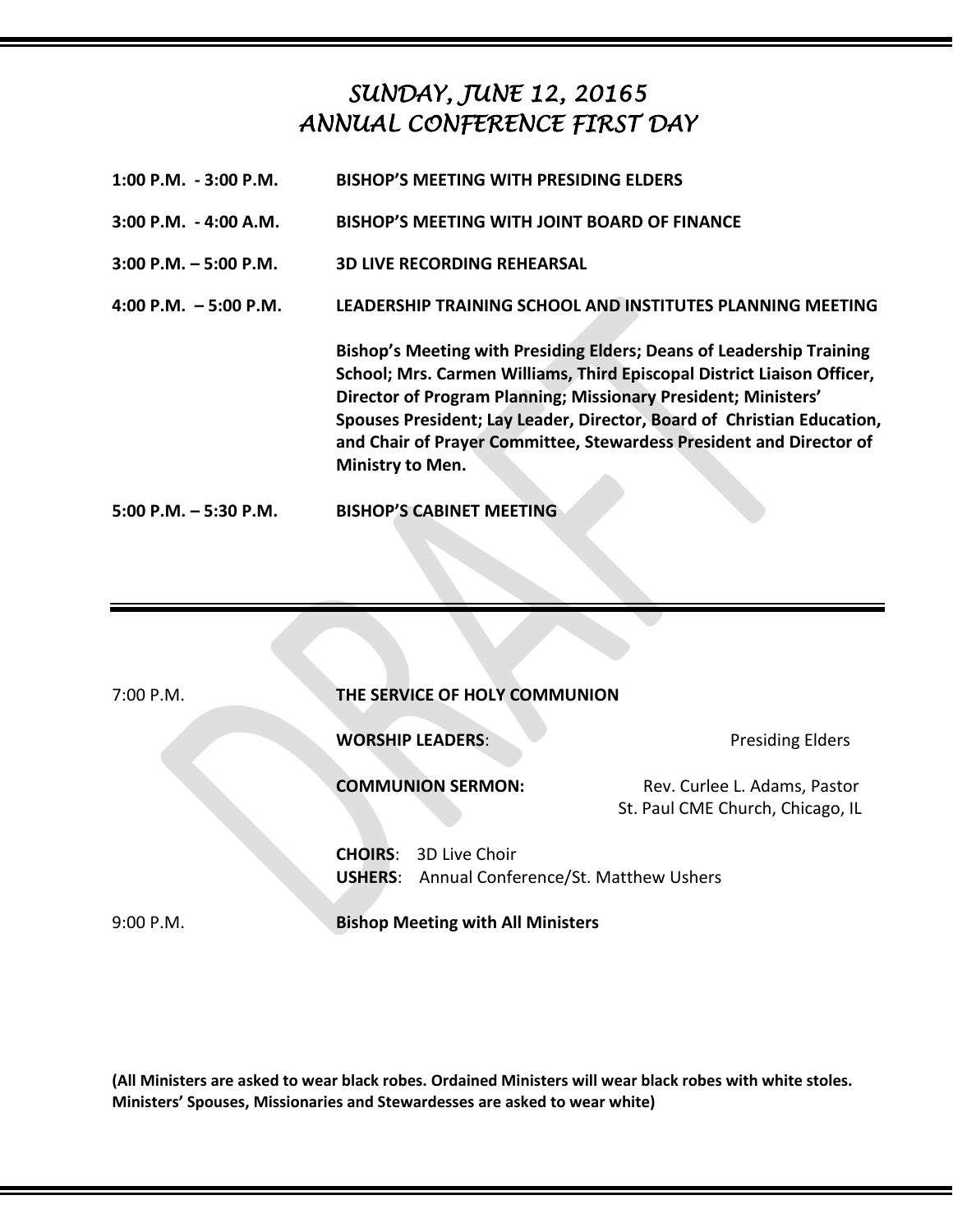# *MONDAY, JUNE 13, 2016 THE ANNUAL CONFERENCE SECOND DAY*

| $7:00$ A.M. $-8:00$ A.M.  | <b>BREAKFAST AND REGISTRATION</b>                                                                                                                                         |                                                                                 |  |
|---------------------------|---------------------------------------------------------------------------------------------------------------------------------------------------------------------------|---------------------------------------------------------------------------------|--|
|                           | Leadership Training School (Children)<br>Leadership Training School (Youth-includes book)<br>Leadership Training School (Adults)<br><b>Annual Conference Registration</b> | \$20.00<br>\$40.00<br>\$50.00<br>\$75.00                                        |  |
| $8:00$ A.M. $-9:00$ A.M.  | STEWARDESS/MEMORIAL WORSHIP SERVICE<br>Mrs. Shirley Jones, President                                                                                                      |                                                                                 |  |
|                           | <b>MESSAGE:</b>                                                                                                                                                           | Dr. Rinalda Farrar<br>St. Paul C.M.E. Church, Mexico, MO                        |  |
| $9:00$ A.M. $-12:00$ P.M. | LEADERSHIP TRAINING SCHOOL  Rev. Carmen Williams, Dean                                                                                                                    |                                                                                 |  |
| $9:00$ A.M. $-9:30$ A.M.  | <b>General Assembly</b>                                                                                                                                                   |                                                                                 |  |
|                           | Welcome<br>Orientation<br><b>Presentation of Bishop</b><br><b>Greeting/Statement of Purpose</b><br>Bishop Presents Keynote Speaker                                        | <b>Presiding Elder James Hendricks</b><br>Bishop Sylvester Williams, Sr.        |  |
| $9:30$ A.M. $-10:30$ A.M. | <b>Plenary Session:</b>                                                                                                                                                   | Reverend Renee Johnson, Pastor<br>St. Matthew C.M.E. Church, Kirkwood, Missouri |  |
| 10:30 A.M. - 10:45 A.M.   | <b>Break</b>                                                                                                                                                              |                                                                                 |  |
| 10:45 A.M. -12:00 P.M.    | <b>Break-Outs</b>                                                                                                                                                         |                                                                                 |  |
|                           | Ministers<br>Ministers' Spouses<br><b>Missionaries</b><br>Lay<br>Children & Youth                                                                                         | Dr. Faith A. Allen                                                              |  |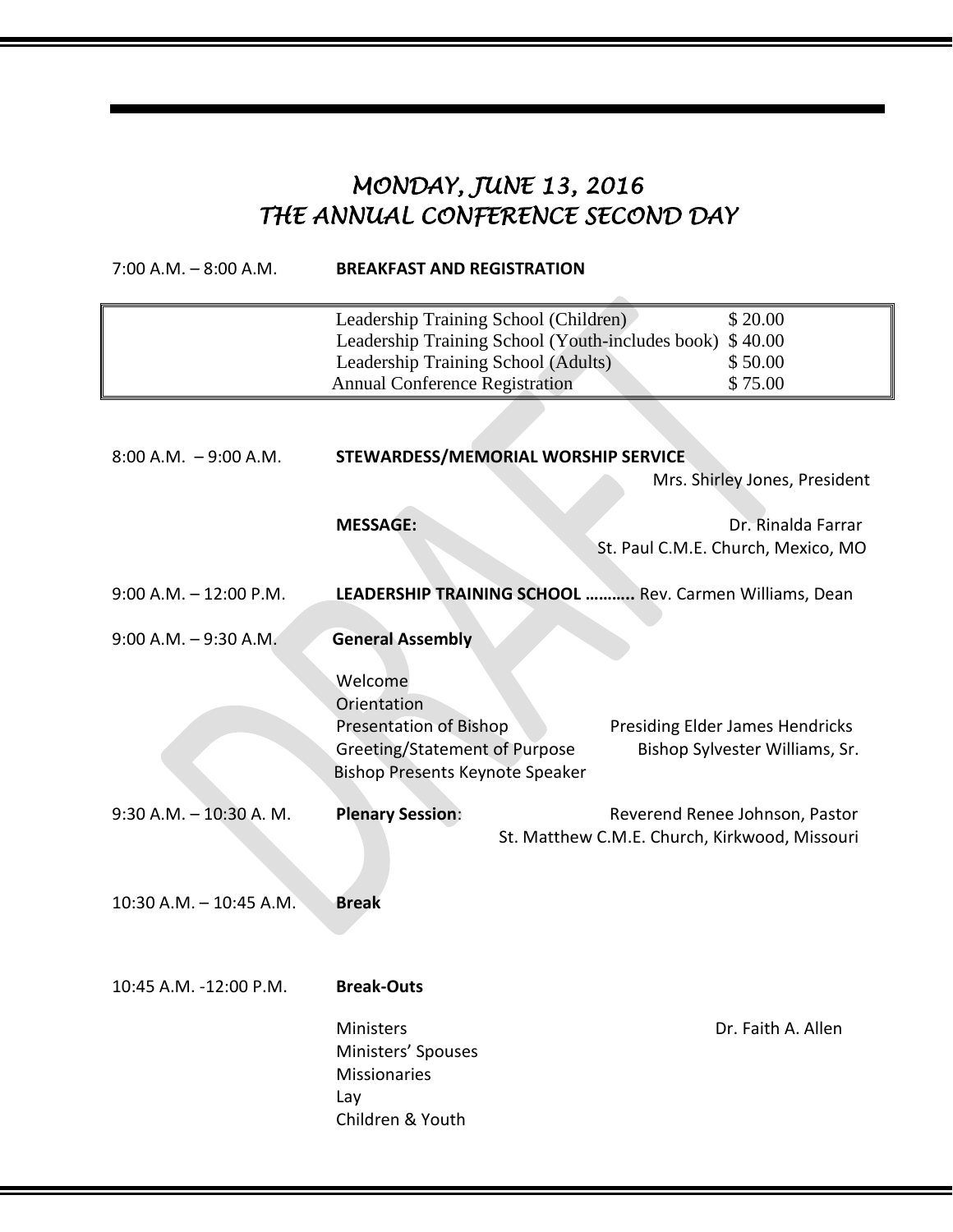12:00 P.M. – 1:30 P.M**. LUNCH**

1:30 A.M. – 3:30 P.M. **PRESENTATION OF THE PRESIDING BISHOP** Rev. James C. Hendricks, Presiding Elder, Kansas District

> **ANNUAL CONFERENCE BUSINESS SESSION PRESIDING PRELATE THE THIRD EPISCOPAL DISTRICT**

- **ROLL CALL OF MINISTERS**
- **ROLL CALL OF LAY DELEGATES**
- **ELECTION OF THE SECRETARY AND STAFF**
- **SETTING OF BAR OF THE CONFERENCE**
- **SELECTION OF CONFERENCE ORDERLIES**
- **ADOPTION OF CONFERENCE PROGRAM**
- **REPORT OF COMMITTEE ON COMMITTEES**

**DISCIPLINARY QUESTIONS**

**THE BOOK OF DISCIPLINE OF THE C.M.E. CHURCH, 2014**

- **SECTION A. CONFERENCE RELATIONS 1-23, PAGES 60-61 MINISTERIAL EXAMINATION COMMITTEE**
- **SECTION B. STATISTICS 24-42, PAGES 61-62 STATISTICS**
- **SECTION C. FINANCE 43-49, PAGES 63 JOINT BOARD OF FINANCE**
- **SECTION D. INSURANCE 50, PAGE 63**
- **SECTION E. MISCELLANEOUS 51-53, PAGES 63-64 RECORDS CLERK**

3:30 P.M. – 5:00 P.M. **SPECIAL MEETINGS**

Joint Board of Finance, Ministers' Spouses, Widows & Widowers Department, Economic Development Committee, Stewardesses, Missionaries, Commission on Social Concerns, Lay Ministry, Ministerial Examination Committee, Department of Christian Education and the Board of Evangelism & Mission

5:00 P.M. – 6:45 P.M. **DINNER**

### 7:00 P.M. – 9:00 P.M. **KING AND QUEEN PAGEANT** Coordinated by Christian Education Department Rev. Rinalda Farrar, Director

9:00 P.M. – 10:00 P.M. Missouri District Children, Youth, and Young Adult Hour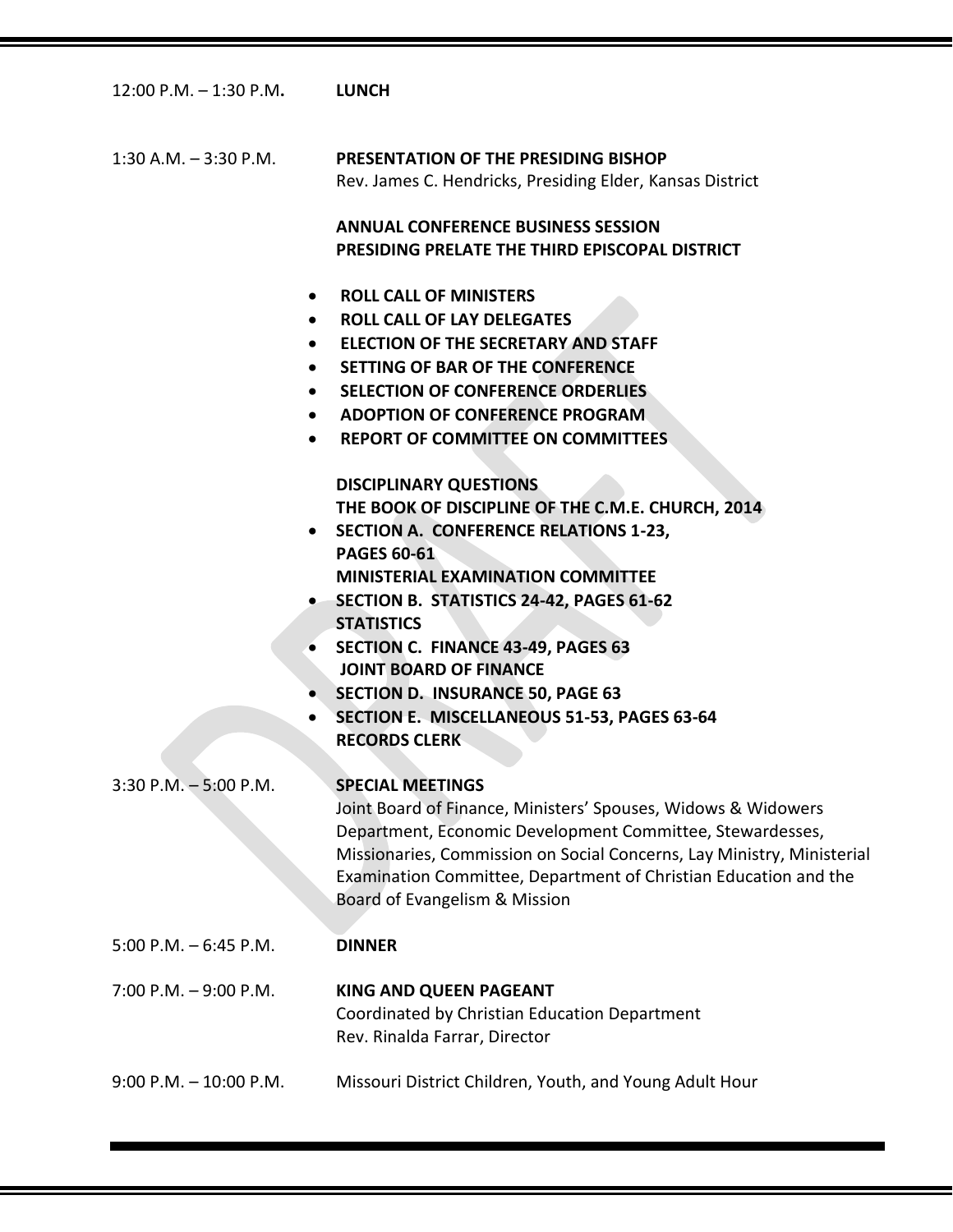# *TUESDAY, JUNE 14, 2016 THE ANNUAL CONFERENCE THIRD DAY*

| $7:00$ A.M. $-8:00$ A.M.  | <b>BREAKFAST AND REGISTRATION</b><br>(Registration is \$75.00 per person)                                                                        |                                                                              |  |
|---------------------------|--------------------------------------------------------------------------------------------------------------------------------------------------|------------------------------------------------------------------------------|--|
| $8:00$ A.M. $-9:00$ A.M.  | <b>SERVICE OF RETIREMENT/WORSHIP</b><br>Led by MINISTERS' SPOUSES, WIDOWS AND WIDOWERS<br><b>DEPARTMENT</b><br>Mrs. Carolyn Hendricks, President |                                                                              |  |
|                           | <b>MESSAGE:</b>                                                                                                                                  | Dr. Shirley Fletcher, Pastor<br>St. Peter C.M.E. Church, Kansas City, KS     |  |
|                           | <b>SPECIAL MUSIC: Minister's Spouses</b>                                                                                                         |                                                                              |  |
| $9:00$ A.M. $-12:00$ P.M. | <b>LEADERSHIP TRAINING SCHOOL</b>                                                                                                                |                                                                              |  |
| $9:00$ A.M. $-9:15$ A.M.  | <b>GENERAL ASSEMBLY</b>                                                                                                                          |                                                                              |  |
|                           | <b>Observations and Directions</b><br>Announcements                                                                                              |                                                                              |  |
| $9:15$ A.M. $-10:30$ A.M. | <b>Plenary Session II:</b>                                                                                                                       | Reverend Renee Johnson, Pastor<br>St. Matthew CME Church, Kirkwood, Missouri |  |
| 10:30 A.M. - 10:45 A.M.   | <b>BREAK</b>                                                                                                                                     |                                                                              |  |
| 10:45 A.M. -12:00 P.M.    | <b>Break-Outs</b>                                                                                                                                |                                                                              |  |
|                           | <b>Ministers</b><br>Ministers' Spouses<br><b>Missionaries</b><br>Lay<br>Children & Youth                                                         | Dr. Faith A. Allen                                                           |  |
| 12:00 P.M. - 1:30 P.M.    | <b>LUNCH</b>                                                                                                                                     |                                                                              |  |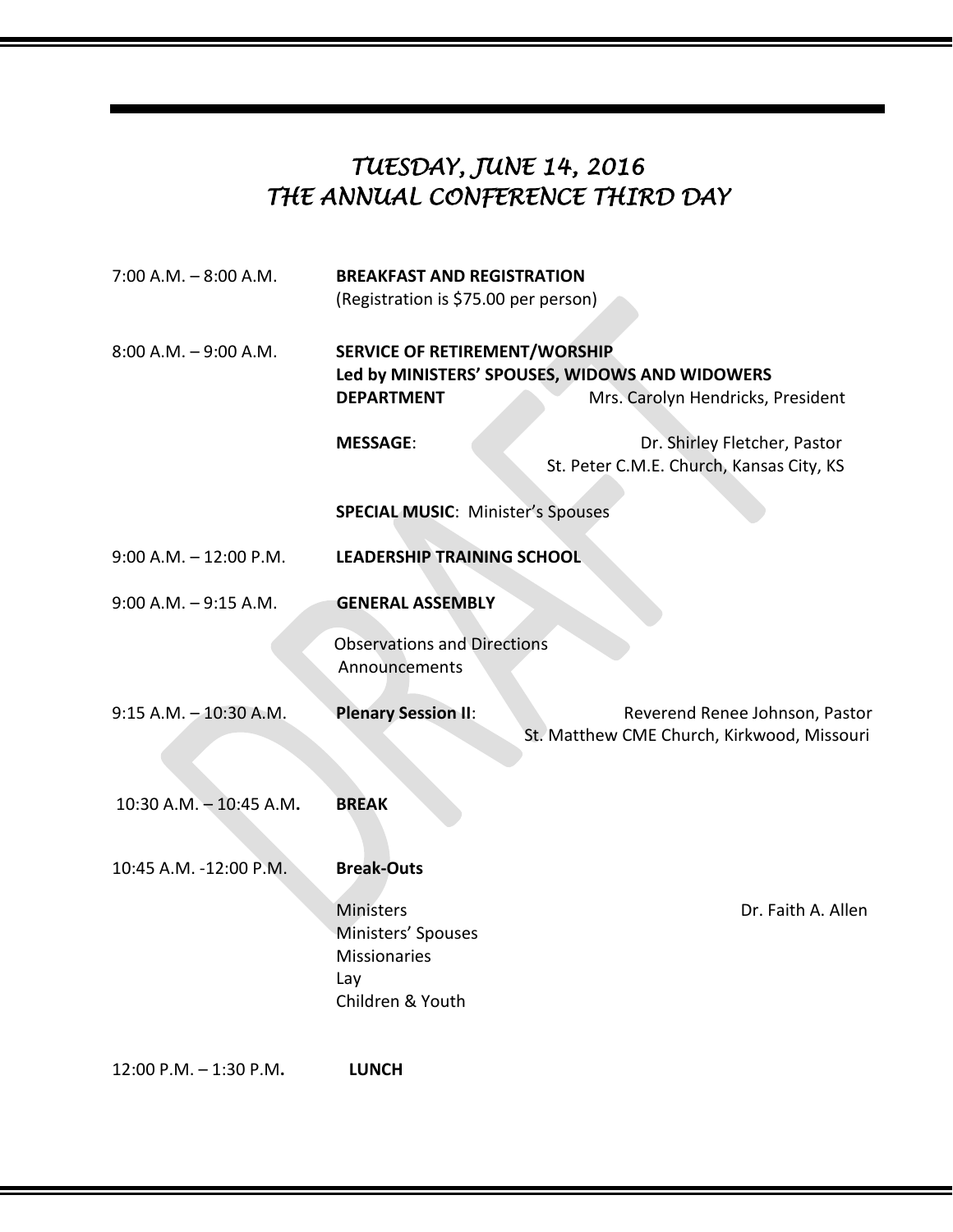| 1.30 F.IVI. – 3.UU F.IVI. | THE ANNUAL CONFERENCE DOSINESS SESSION                                                     |                                    |  |
|---------------------------|--------------------------------------------------------------------------------------------|------------------------------------|--|
|                           | <b>REPORT OF COMMITTEE ON MINUTES</b>                                                      |                                    |  |
|                           | THE TREASURER'S REPORT                                                                     | Mr. Lonnie Sullivan                |  |
|                           |                                                                                            | <b>Annual Conference Treasurer</b> |  |
|                           | REGISTRATION FOR C.M.E. UNITY SUMMIT HELD ON SEPTEMBER 19 -                                |                                    |  |
|                           | SEPTEMBER 23, 2016 IN ST. LOUIS, MISSOURI                                                  |                                    |  |
|                           | <b>SUBSCRIPTIONS TO THE CHRISTIAN INDEX AND THE MISSIONARY</b>                             |                                    |  |
|                           | <b>MESSENGER</b>                                                                           |                                    |  |
|                           |                                                                                            |                                    |  |
|                           | <b>PASTORAL REPORTS</b>                                                                    |                                    |  |
|                           | The Missouri District                                                                      |                                    |  |
|                           | The Kansas District                                                                        |                                    |  |
|                           | <b>RECEIVING OF LAY PLEDGES</b>                                                            |                                    |  |
|                           |                                                                                            |                                    |  |
|                           |                                                                                            |                                    |  |
| $5:00$ P.M. $-6:45$ P.M.  | <b>DINNER</b>                                                                              |                                    |  |
|                           |                                                                                            |                                    |  |
| $7:00$ P.M. $-9:00$ P.M.  |                                                                                            |                                    |  |
|                           | THE MISSIONARY SOCIETY SPECIAL PROGRAM                                                     |                                    |  |
|                           | "THE LENA JONES RICE \$100.00 GRAND MARCH"<br>Mrs. Liz Bishop, Annual Conference President |                                    |  |
|                           |                                                                                            |                                    |  |
| $9:00$ P.M. $-10:00$ P.M. | Kansas District Children, Youth, and Young Adult Hour                                      |                                    |  |
|                           |                                                                                            |                                    |  |

1:30 P.M. – 5:00 P.M. **THE ANNUAL CONFERENCE BUSINESS SESSION**

# *WEDNESDAY, JUNE 15, 2016 THE ANNUAL CONFERENCE FOURTH DAY*

| $7:00$ A.M. $-8:00$ A.M. | <b>BREAKFAST AND REGISTRATION</b><br>(Registration is \$75.00 per person)                            |
|--------------------------|------------------------------------------------------------------------------------------------------|
| $8:00$ A.M. $-9:00$ A.M. | THE ANNUAL CONFERENCE LAY MINISTRY WORSHIP SERVICE<br>Mr. James Wesley, Annual Conference Lay Leader |

**LAY PLEDGES (Continued)**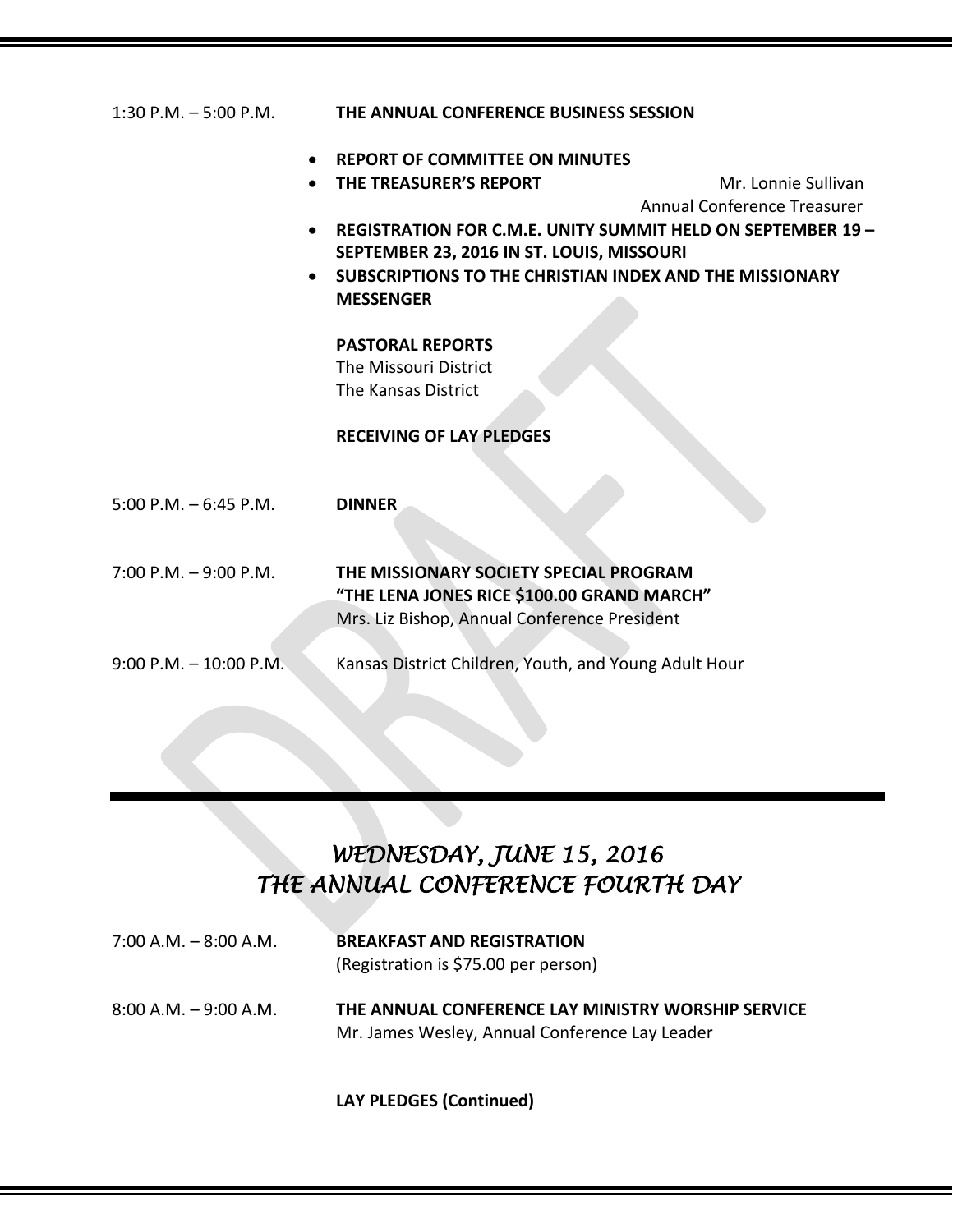| $9:00$ A.M. $-12:00$ P.M.                                                  | <b>LEADERSHIP TRAINING SCHOOL</b>                                                                                                                                                                                                                                                                                                                                                                                                                                                                                                                                                                                     |  |                                                                              |
|----------------------------------------------------------------------------|-----------------------------------------------------------------------------------------------------------------------------------------------------------------------------------------------------------------------------------------------------------------------------------------------------------------------------------------------------------------------------------------------------------------------------------------------------------------------------------------------------------------------------------------------------------------------------------------------------------------------|--|------------------------------------------------------------------------------|
| $9:00$ A.M. $-9:15$ A.M.                                                   | <b>GENERAL ASSEMBLY</b>                                                                                                                                                                                                                                                                                                                                                                                                                                                                                                                                                                                               |  |                                                                              |
|                                                                            | <b>Morning Devotion</b><br><b>Observations and Directions</b><br>Announcements                                                                                                                                                                                                                                                                                                                                                                                                                                                                                                                                        |  |                                                                              |
| $9:15$ A.M. $-10:30$ A.M.                                                  | <b>Plenary Session II:</b>                                                                                                                                                                                                                                                                                                                                                                                                                                                                                                                                                                                            |  | Reverend Renee Johnson, Pastor<br>St. Matthew CME Church, Kirkwood, Missouri |
| $10:30$ A.M. $- 10:45$ A.M.                                                | <b>Break</b>                                                                                                                                                                                                                                                                                                                                                                                                                                                                                                                                                                                                          |  |                                                                              |
| 10:45 A.M. - 12:00 P.M.                                                    | Presentations<br><b>Presentation of Certificates</b>                                                                                                                                                                                                                                                                                                                                                                                                                                                                                                                                                                  |  |                                                                              |
|                                                                            | <b>Observations and Remarks</b>                                                                                                                                                                                                                                                                                                                                                                                                                                                                                                                                                                                       |  | Bishop Sylvester Williams, Sr.<br><b>Presiding Prelate 3D</b>                |
| $12:00$ P.M. $-1:30$ P.M.                                                  | <b>LUNCH</b>                                                                                                                                                                                                                                                                                                                                                                                                                                                                                                                                                                                                          |  |                                                                              |
| $1:30$ P.M. $-5:00$ P.M.                                                   | THE ANNUAL CONFERENCE BUSINESS SESSION<br>The Presiding Prelate, Third Episcopal District                                                                                                                                                                                                                                                                                                                                                                                                                                                                                                                             |  |                                                                              |
| $\bullet$<br>$\bullet$<br>$\bullet$<br>$\bullet$<br>$\bullet$<br>$\bullet$ | <b>REPORT OF COMMITTEE ON MINUTES</b><br>THE PASTORAL REPORTS CONTINUED<br><b>REPORT ON THE CHRISTIAN INDEX AND THE MISSIONARY MESSENGER</b><br><b>REPORT ON THE C.M.E. UNITY SUMMIT REGISTRATIONS</b><br><b>PASSING OF MINISTERS' CHARACTER</b><br>THE MISSIONARY NOMINATION COMMITTEE<br>THE MINISTERS' SPOUSES NOMINATION COMMITTEE<br>THE LAY NOMINATION COMMITTEE<br>THE STEWARDESSES NOMINATION COMMITTEE<br><b>REPORT OF ORGANIZATIONS</b><br><b>3 D COMMITTEES</b><br><b>PREPARATION FOR NEXT CONFERENCES (WINTER, SPRING, ANNUAL)</b><br><b>REPORT OF JOINT BOARD OF FINANCE</b><br><b>PASSING OF BUDGET</b> |  |                                                                              |

<u> 1989 - Andrea Brasilia a Carlo Brasilia a Carlo Brasilia a Carlo Brasilia a Carlo Brasilia a Carlo Brasilia</u>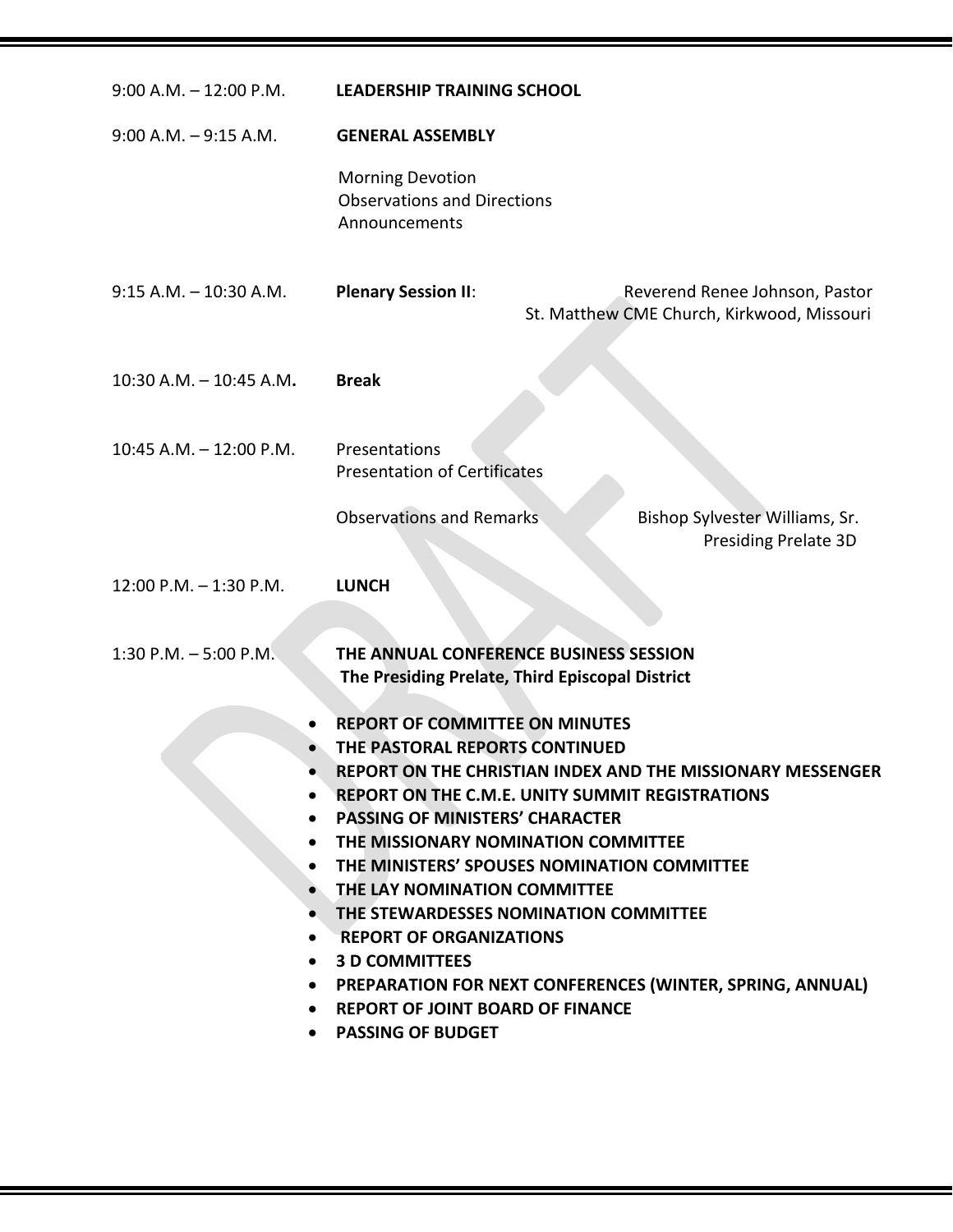### **7:00 P.M. – 9:00 P.M. THE SERVICE OF ORDINATION/INSTALLATION**

**WORSHIP LEADERS:** The Presiding Elders and the Committee on Ministerial Examination

**THE ORDINATION SERMON:** Reverend Dr. Twana Harris, Pastor Carter Metropolitan C.M.E. Church, Detroit, MI

**CHOIR:** St. Matthew C.M.E. Church

**CHALLENGE TO COMMITMENT**

**SERVICE OF INSTALLATION OF ANNUAL CONFERENCE OFFICERS**

**READING OF THE PASTORAL APPOINTMENTS**

**CLOSING HYMN**

**CLOSING PRAYER**

**THE BENEDICTION**

**THE POSTLUDE**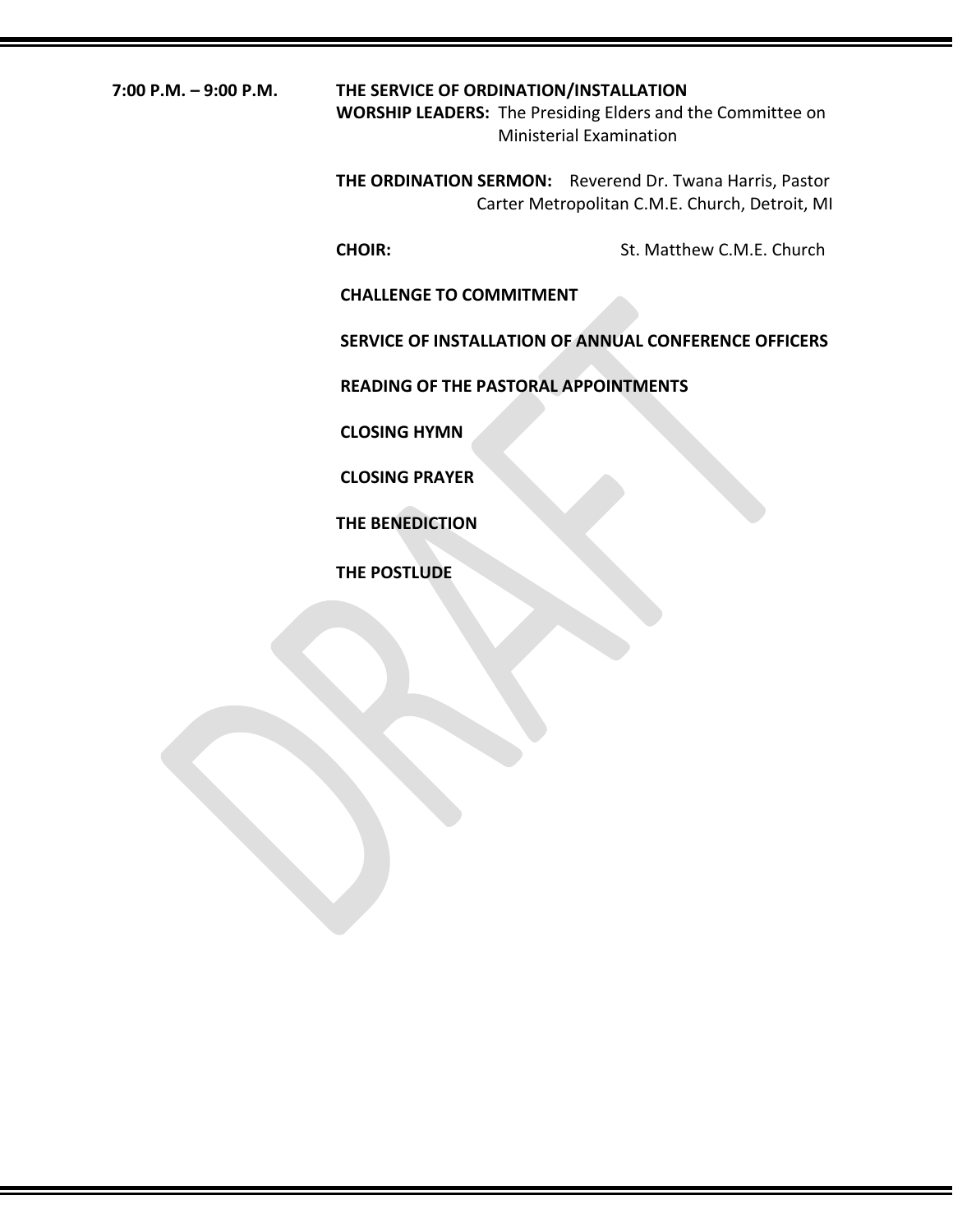#### **ADMINISTRATION**

#### **ADMINISTRATIVE STAFF OF THE KANSAS – MISSOURI REGION**

**BISHOP SYLVESTER WILLIAMS, SR. Presiding Prelate MRS. CARMEN WILLIAMS Liaison Officer REVEREND DR. PHILLIP D. WASHINGTON Episcopal Director of Program Planning REVEREND DR. JOSEPH GORDON Episcopal Director of Budgeting REVEREND JAMES T. STEWART Region Director of Evangelism MS. VANESSA YOUNG Episcopal Director of Music MRS. RENOVA A. CHUNN Executive Assistant REVEREND JAMES HENDRICKS, SR. Presiding Elder, The Kansas District REVEREND DR. PATRICIA A. HAVIS Presiding Elder, The Missouri District MRS. NANCY GOULD Conference Assistant Secretary REVEREND NICKY WRIGHT Conference Statistician MR. LONNIE SULLIVAN Conference Treasurer MRS. LIZ BISHOP Missionary President MR. JAMES WESLEY Lay Leader MRS. SHIRLEY JONES Stewardess President REVEREND DR. RINALDA FARRAR Director of Christian Education MINISTER ETTA M. HADNOT Director of Youth Work MRS. SHERYL WESLEY Assistant Director of Youth Work ADOREUN PRATT President, Christian Youth Fellowship MRS. ADRIANNE EDWARDS Director of Children's Work REVEREND DYLAN JONES Director of Young Adult Work REVEREND CARMEN G. WILLIAMS Dean, Leadership Training School MR. PHILLIP JONES Director, Social Concerns REVEREND ANTHONY C. HILL Director, Board of Evangelism MRS. EMMA WASHINGTON Records Clerk REVEREND PAUL RUNNELS Bishop's Facilitator MRS. ARLANA J. COLEMAN Director of Publicity** 

**REVEREND CARRELL K. CARGLE, SR. Episcopal District Instructor of Preachers on Trial MRS. CAROLYN SHEPHERD Episcopal District Director of Music, Emeritus REVEREND REGINALD BURKE Co-Episcopal District Director of Young Adult Ministry MRS. ARLANA J. COLEMAN COLEMAN Conference Secretary & Coordinator of Events MRS. CAROLYN HENDRICKS Minister's Spouses & Widows Department President REVEREND MARK J. HILL Chairman, Committee on Ministerial Examination** 

#### **MUSICIANS**

**Mr. Timothy Robinson**

#### **DIRECTOR OF TAPE MINISTRY**

**Mr. Phillip Jones**